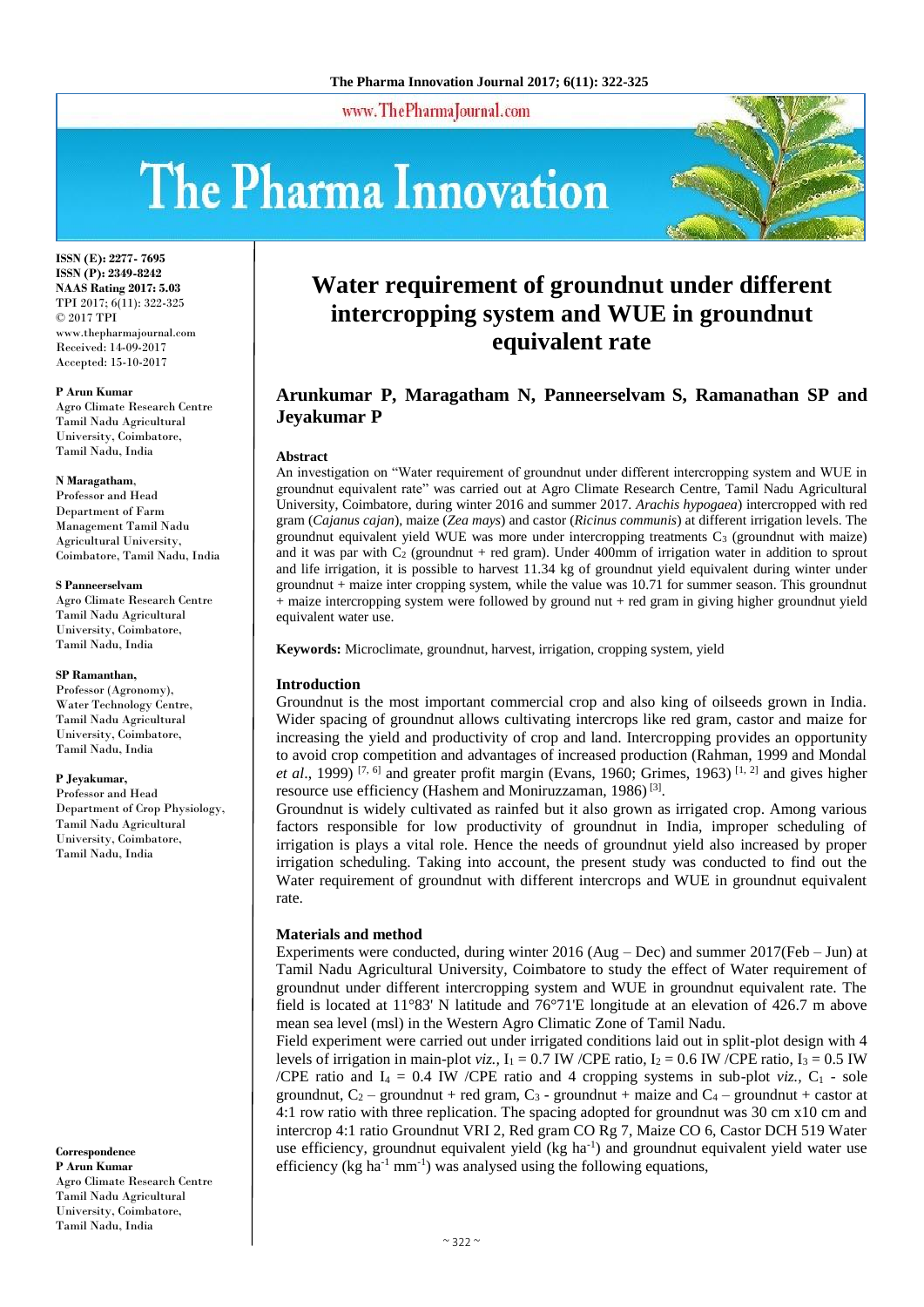# **Groundnut Equivalent Yield (kg ha-1 )**

| . roundnut          | 'ield<br>-groundnut in<br>ΟĪ      |                 | ntercrop kg ha<br>Yield of L | X                    | (Rs kg<br>Market<br>t price of intercrop |
|---------------------|-----------------------------------|-----------------|------------------------------|----------------------|------------------------------------------|
| viela<br>equivalent | ha<br>(kg<br>intercropping system | price<br>Market | ⊹ot                          | Ks kg<br>. groundnut |                                          |

# **Groundnut equivalent yield water use efficiency (kg ha-1 mm-1 )**

WUE (kg ha<sup>-1</sup> mm<sup>-1</sup>) =  $\frac{\text{Yield of groundnut equivalent yield (kg ha^{-1})}}{\text{Total of ground (cm))}}$ Total of water used (mm)

## **Results and discussion**

In winter 2016, the mean data on groundnut equivalent yield  $(kg \text{ ha}^{-1})$  and groundnut equivalent yield WUE (kg ha<sup>-1</sup>mm<sup>-1</sup>) showed that the  $I_1$  recorded significantly higher value compared to other treatments. With respect to intercropping system, the groundnut equivalent yield WUE was higher (11.34) under  $C_3$  (groundnut + maize) but it was par with  $C_2$ (groundnut + red gram)  $(11.15)$  and the similar observation was recorded during winter 2016 and summer 2017. Least groundnut equivalent yield WUE was registered with sole crop of groundnut. Similar observations were made by Sambathkumar *et al.*, (2010)<sup>[8]</sup>.

Different irrigation level exerted significant effect on groundnut equivalent yield (Table.1 and 2). Among the irrigation levels,  $I_1$  was recorded higher groundnut equivalent yield (3319 winter and 3099 summer)

Between intercropping treatments the groundnut equivalent yield was significantly higher with the treatment  $C_3$  and which was on par with  $C<sub>2</sub>$ . The percentage increase in groundnut equivalent yield under  $C_3$  and  $C_2$  treatments over  $C_1$  treatment (sole groundnut) was 150 per and 148 per cent respectively.

Between the irrigation levels significant superiority of the  $I_1$ level was observed, while other levels  $(I_2, I_3$  and  $I_4$ ) were at par. From the results of intercropping treatments, the  $C_3$  and  $C_4$  were at par in showing significantly higher groundnut

equivalent yield. Least was noticed with sole crop of groundnut  $(C_1)$ . The difference between levels of irrigation and between levels of intercropping treatments was alone significant. Among the irrigation levels, independent superiority of the level I<sub>4</sub> was observed in highlighting higher groundnut equivalent yield WUE ( $kg \text{ ha}^{-1} \text{ mm}^{-1}$ ) followed by  $I_3$ ,  $I_2$  and  $I_1$ . Among the intercropping treatments, both  $C_3$  and  $C_2$  were at par as compared to other levels.  $C_4$  and  $C_1$  in exhibiting higher groundnut equivalent yield WUE (kg ha-1 mm<sup>-1</sup>) significantly. It was found from the result that under 400mm of irrigation water in addition to sprout and life irrigation, it is possible to harvest 11.34 kg of groundnut yield equivalent during winter under groundnut + maize inter cropping system, while the value was 10.71 for summer season. This groundnut  $+$  maize intercropping system was followed by groundnut  $+$  red gram in giving higher ground nut yield equivalent water use. These two systems were superior to sole groundnut treatment in respect of water use efficiency. It is interpreted from the present study that against raising a sole crop of a crop species, raising different species under intercropping would enhance water productivity irrespective of the season of study. Hebbar *et al.*, (2004)<sup>[4]</sup>; Vijayalakshmi *et al.*, (2011) [9] and Mathukia *et al*., (2014) [5] also reported higher water use efficiency of intercropping system against sole cropping in groundnut.



### **Tables**

Table 1: Mean groundnut equivalent yield (kg ha<sup>-1</sup>) and Mean groundnut equivalent yield WUE (Kg ha  $\text{rmm}^{-1}$ ) of groundnut as influenced by different irrigation schedules and intercropping (winter 2016)

|                  | Mean ground nut equivalent yield (kg ha $^{-1}$ ) |                |               |         |         |      | Mean groundnut equivalent yield WUE (Kg ha <sup>-1</sup> ) |               |       |       |  |  |
|------------------|---------------------------------------------------|----------------|---------------|---------|---------|------|------------------------------------------------------------|---------------|-------|-------|--|--|
| <b>Treatment</b> | 11                                                | $\mathbf{I}_2$ | l3            | 14      | Mean    | Iı   | $\mathbf{I}_2$                                             | 13            | I4    | Mean  |  |  |
| C <sub>1</sub>   | 2588                                              | 2365           | 2384.00       | 2239.00 | 2394.00 | 6.47 | 6.76                                                       | 7.95          | 8.96  | 7.53  |  |  |
| C <sub>2</sub>   | 3655.60                                           | 3615           | 3470.30       | 3394.58 | 3533.88 | 9.14 | 10.33                                                      | 11.57         | 13.58 | 11.15 |  |  |
| $C_3$            | 3919.37                                           | 3664.73        | 3543.60       | 3321.45 | 3612.29 | 9.80 | 10.47                                                      | 11.81         | 13.29 | 11.34 |  |  |
| $C_4$            | 3116.65                                           | 3018.92        | 2852.69       | 2726.66 | 2928.73 | 7.79 | 8.63                                                       | 9.51          | 10.91 | 9.21  |  |  |
| Mean             | 3319.90                                           | 3165.92        | 3062.65       | 2920.42 | 3117.22 | 8.30 | 9.05                                                       | 10.21         | 11.68 | 9.81  |  |  |
|                  | SEd                                               |                | $CD (P=0.05)$ |         |         | SEd  |                                                            | $CD (P=0.05)$ |       |       |  |  |
| C                | 82.44                                             |                | 201.72        |         |         | 0.27 |                                                            | 0.65          |       |       |  |  |
|                  | 65.75                                             |                | 135.71        |         |         | 0.21 |                                                            | 0.44          |       |       |  |  |
| $C$ at I         | 140.59                                            |                | NS.           |         |         | 0.46 |                                                            | NS.           |       |       |  |  |
| I at C           | 131.51                                            |                | NS            |         |         | 0.43 |                                                            | <b>NS</b>     |       |       |  |  |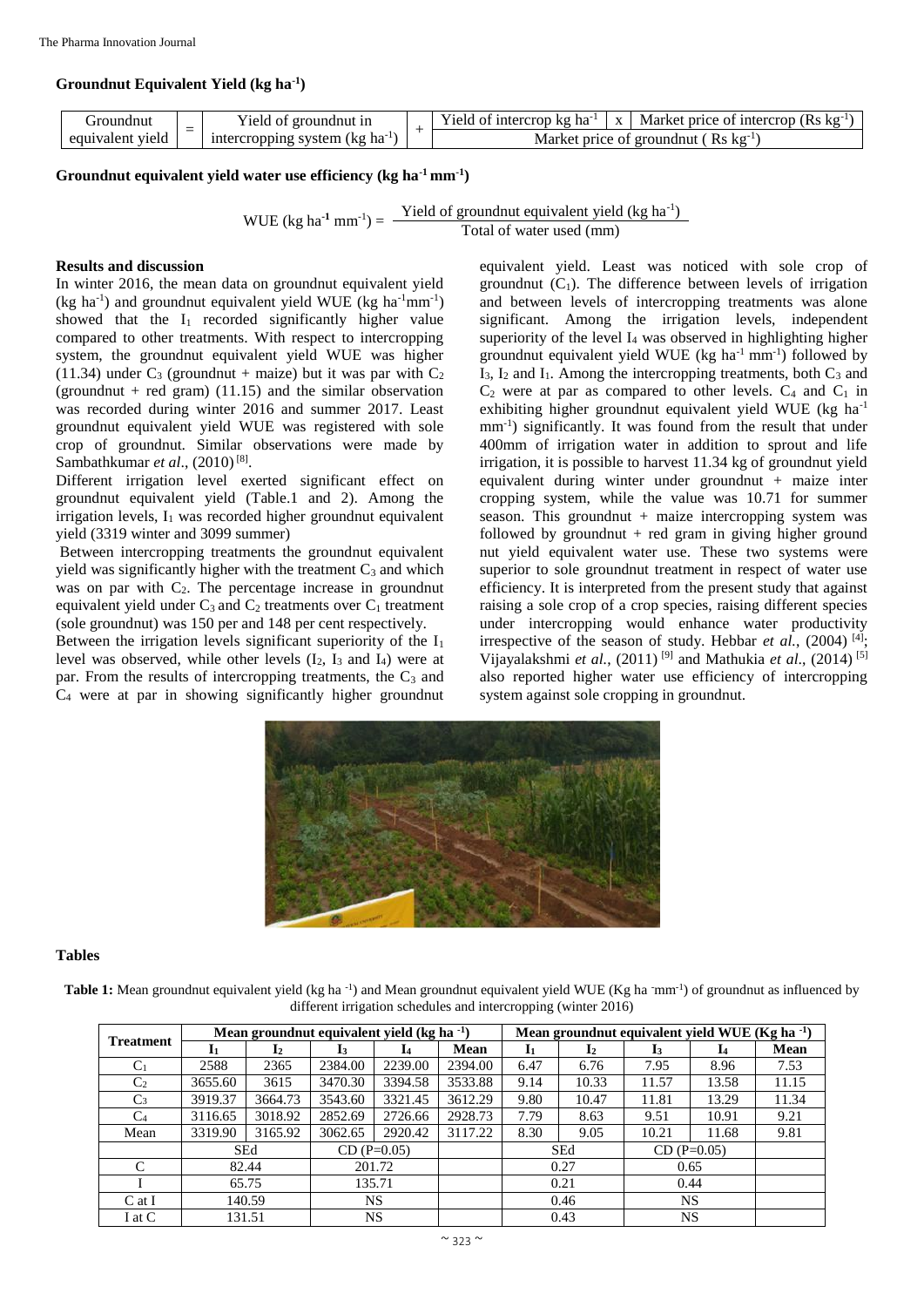| <b>Treatment</b> | Mean groundnut Equivalent Yield kg ha <sup>-1</sup> |                |               |              |             |              | Mean groundnut yield alone WUE Kg ha <sup>-1</sup> |               |       |             |  |
|------------------|-----------------------------------------------------|----------------|---------------|--------------|-------------|--------------|----------------------------------------------------|---------------|-------|-------------|--|
|                  | -I1                                                 | $\mathbf{I}_2$ | I٦            | $\mathbf{I}$ | <b>Mean</b> | $\mathbf{I}$ | $\mathbf{I}_2$                                     | l3            | I4    | <b>Mean</b> |  |
| $C_1$            | 2374.00                                             | 2170.00        | 2186.88       | 2054.00      | 2196.22     | 5.94         | 6.20                                               | 7.29          | 8.22  | 6.91        |  |
| C <sub>2</sub>   | 3457.10<br>3401.40                                  |                | 3277.20       | 3202.90      | 3334.65     | 8.64         | 9.72                                               | 10.92         | 12.81 | 10.52       |  |
| $C_3$            | 3676.10                                             | 3462.30        | 3331.70       | 3163.10      | 3408.30     | 9.19         | 9.89                                               | 11.11         | 12.65 | 10.71       |  |
| C <sub>4</sub>   | 2891.70                                             | 2796.40        | 2664.40       | 2620.70      | 2743.30     | 7.23         | 7.99                                               | 8.88          | 10.48 | 8.65        |  |
| Mean             | 3099.73                                             | 2957.53        | 2865.05       | 2760.18      | 2920.62     | 7.75         | 8.45                                               | 9.55          | 11.04 | 9.20        |  |
|                  |                                                     | <b>SEd</b>     | $CD (P=0.05)$ |              |             | <b>SEd</b>   |                                                    | $CD (P=0.05)$ |       |             |  |
| C                | 77.24                                               |                | 189.00        |              |             | 0.25         |                                                    | 0.61          |       |             |  |
|                  | 61.49                                               |                | 126.92        |              |             | 0.20         |                                                    | 0.41          |       |             |  |
| $C$ at I         | 131.57                                              |                | <b>NS</b>     |              |             | 0.43         |                                                    | NS            |       |             |  |
| I at C           | 122.99                                              |                | NS            |              |             | 0.40         |                                                    | NS            |       |             |  |

| Table 2: Mean value of groundnut equivalent yield and of groundnut as influenced by different irrigation schedules and |  |
|------------------------------------------------------------------------------------------------------------------------|--|
| Intercropping (summer 2017).                                                                                           |  |

|  | Groundnut              |    | IW/CPE ratio 0.7 |
|--|------------------------|----|------------------|
|  | Groundnut $+$ Red gram |    | IW/CPE ratio 0.6 |
|  | $Groundnut + Maize$    | I٩ | IW/CPE ratio 0.5 |
|  | $Groundnut + Castor$   |    | IW/CPE ratio 0.4 |





#### **Conclusion**

Yield components of groundnut were more under  $I_1C_1$ irrigation treatment and under intercropping treatments, it was more under  $I_1C_1$  treatment during winter and same was observed during summer season also. The reduction in yield under  $C_2$   $C_3$  and  $C_4$  was 8, 9and 14 per cent during winter, while it was 8,9 and 14 per cent during summer for  $C_2$ ,  $C_3$ and C4 respectively. Though groundnut yield was affected when intercrops were introduced, the groundnut yield equivalent was higher under intercropped situation. The

groundnut equivalent yield WUE was more under intercropping treatment of groundnut with maize and it was par with groundnut  $+$  red gram and the similar trend was observed both during winter 2016 and summer 2017**.**

#### **References**

- 1. Evans AC. Studies on the intercropping maize and sorghum with groundnut. East Afr. Agri. J. 1960; 26:1- 10.
- 2. Grimes BC. Intercropping and alternate row cropping of